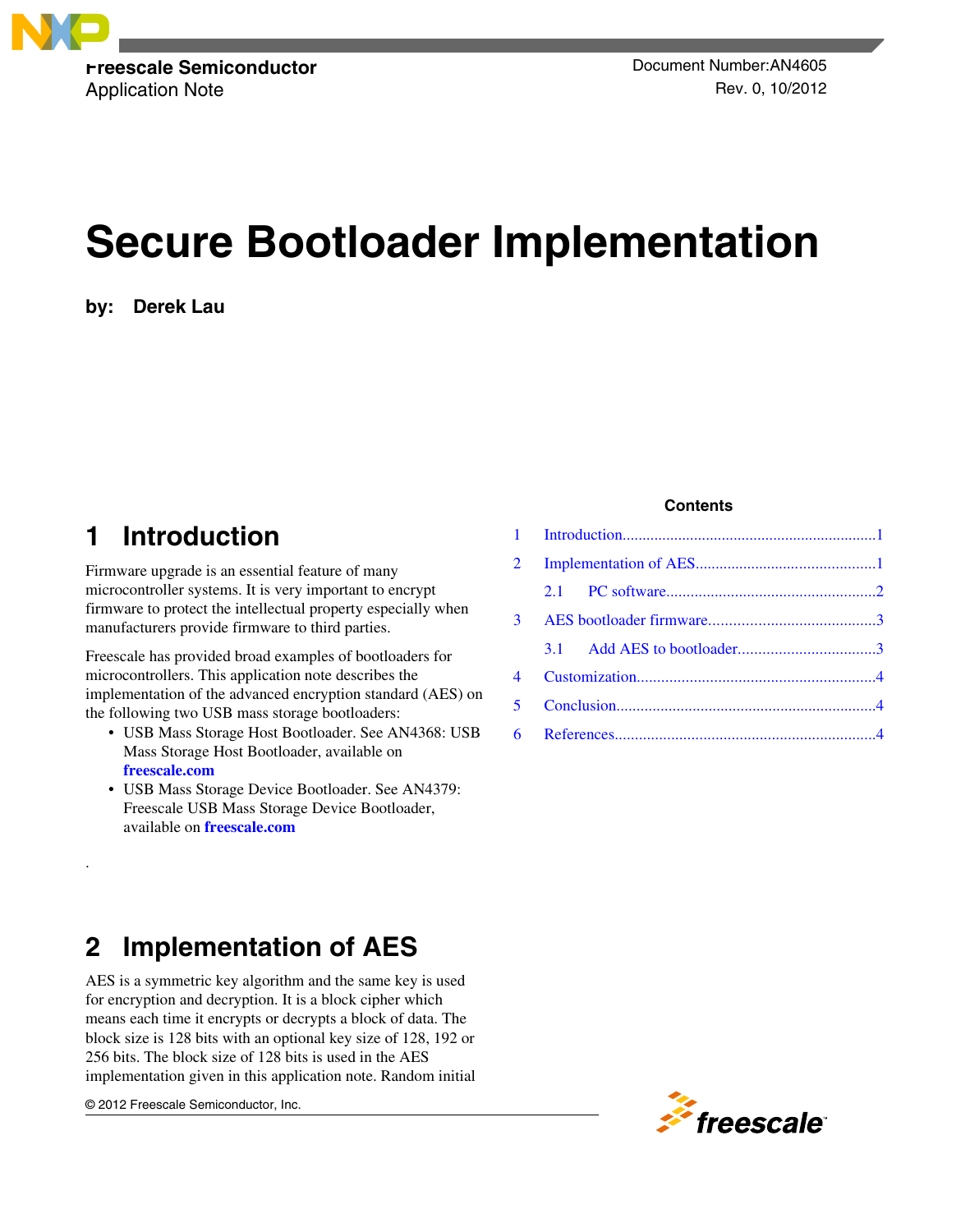<span id="page-1-0"></span>

#### **Implementation of AES**

vector (IV) with the same size as the block is used to further randomize the input data. Without IV, a given block always gets encrypted the same with a given key. The first input block of data is randomized by the IV and then after encryption, it becomes the output block. The other input blocks are randomized by their previous output blocks. The method of randomization depends on the mode selected. For example, in CBC mode, an input block is XOR with the previous output block.

The following figure shows the block diagram of AES encryption and decryption.



### **Figure 1. AES encryption and decryption**

In this implementation, a PC software is provided to encrypt s-record or binary files. The encrypted files are read and decrypted by the bootloader firmware.

### **2.1 PC software**

There are two files in the PC\_Software directory

- encryptfile.exe: The PC software, encryptfile.exe, is used to encrypt s-record and binary files, and generate IV and keys. When the users click the Gen Key File button and type in a file name, an ASCII file containing 128 bits of key will be generated. See Figure 2
- test.key: The test.key file containing the key of f40fd1791254b7f22bd8cdd105aa1d7e means the first 8-bit of key is 0xf4, the second is 0x0f and the last is 0x7e. The images files provided are encrypted by the test key.

| <b>Exercise File Encrypter</b> |             |
|--------------------------------|-------------|
| Gen Key File<br>Encrypt File   | Soruce File |
|                                |             |

### **Figure 2. Encryptfile.exe**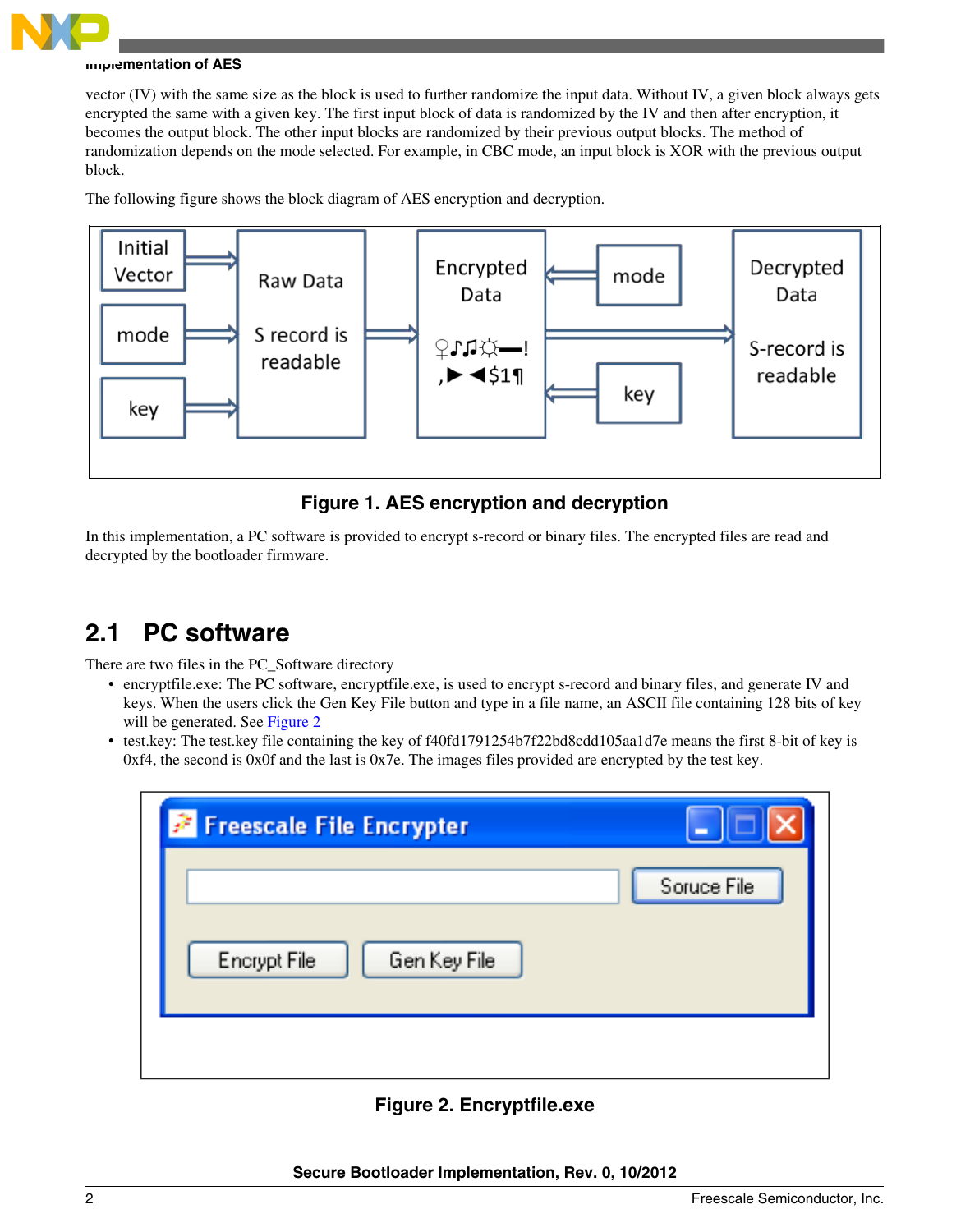<span id="page-2-0"></span>

The first step to encrypt a file is to select the source s-record or binary file by clicking the Source File button. The users can click the Encrypt File button and then choose a key file and an output file to encrypt a file. The key file does not necessarily be generated by the PC software. The user can type in an ASCII key file with the the same format as the test key.

# **3 AES bootloader firmware**

AES decryption is added to the two USB mass storage bootloaders titled:

- Freescale USB Mass Storage Host Bootloader (See AN4368, available on **[freescale.com](http://www.freescale.com)**)
- Freescale USB Mass Storage Device Bootloader (See AN4379, available on **[freescale.com](http://www.freescale.com)**).

The AES decryption uses the crypto acceleration unit library CAU and MMCAU named CAU\_MMCAU\_SW which can be downloaded from **[freescale.com](http://www.freescale.com)**. The users can add AES or other decryption algorithms to their bootloaders according to their requirements. The CAU library is for ColdFire devices while the MMCAU is for Kinetis devices. Make sure the device contains the hardware crypto acceleration unit when using the crypto library.

### **3.1 Add AES to bootloader**

Follow the procedures below to add AES to a bootloader:

- 1. Add the folder decrypt and its files to the bootloader project.
- 2. For ColdFire device, add the cau\_lib.a file to the project.

For Kinetis device, add the mmcau\_lib.a file to the project.

For Codewarrior project, choose File > Properties > C/C++ General > Paths and Symbols > Libraries, to add the library file.

For IAR project, add the library file to the project in the same way as a .c or .h file.

3. Add the decrypt folder path to the include directory of the project.

For Codewarrior project, choose File > Properties > C/C++ General > Paths and Symbols > Includes, to add the path.

For IAR project, choose Project > Options > C/C++ Compiler > Preprocessor to add the path.

4. For Kinetis device only, define FREESCALE\_MMCAU.

For Codewarrior project, choose File > Properties > Symbols, to define the symbol.

For IAR project, choose Project > Options > C/C++ Compiler > Preprocessor > Defined symbols, to define the symbol.

5. Add the following code line in the file containing the function main:

```
 #include aes.h
```
6. Call the function aes\_main() before the function Flash\_Application().

For example of the Kinetis USB MSD Host Bootloader:

In the load image() function in the main.c file, the code becomes:

```
result = aes main(buffer, &size);
if (result==0)
{ 
     result = FlashApplication(buffer,size); /* parse and flash an array to flash 
memory */ 
}
```
For example of the Kinetis USB MSD Device Bootloader: In the MSD\_Event\_Callback() function in the disk.c file, the code becomes:

**Secure Bootloader Implementation, Rev. 0, 10/2012**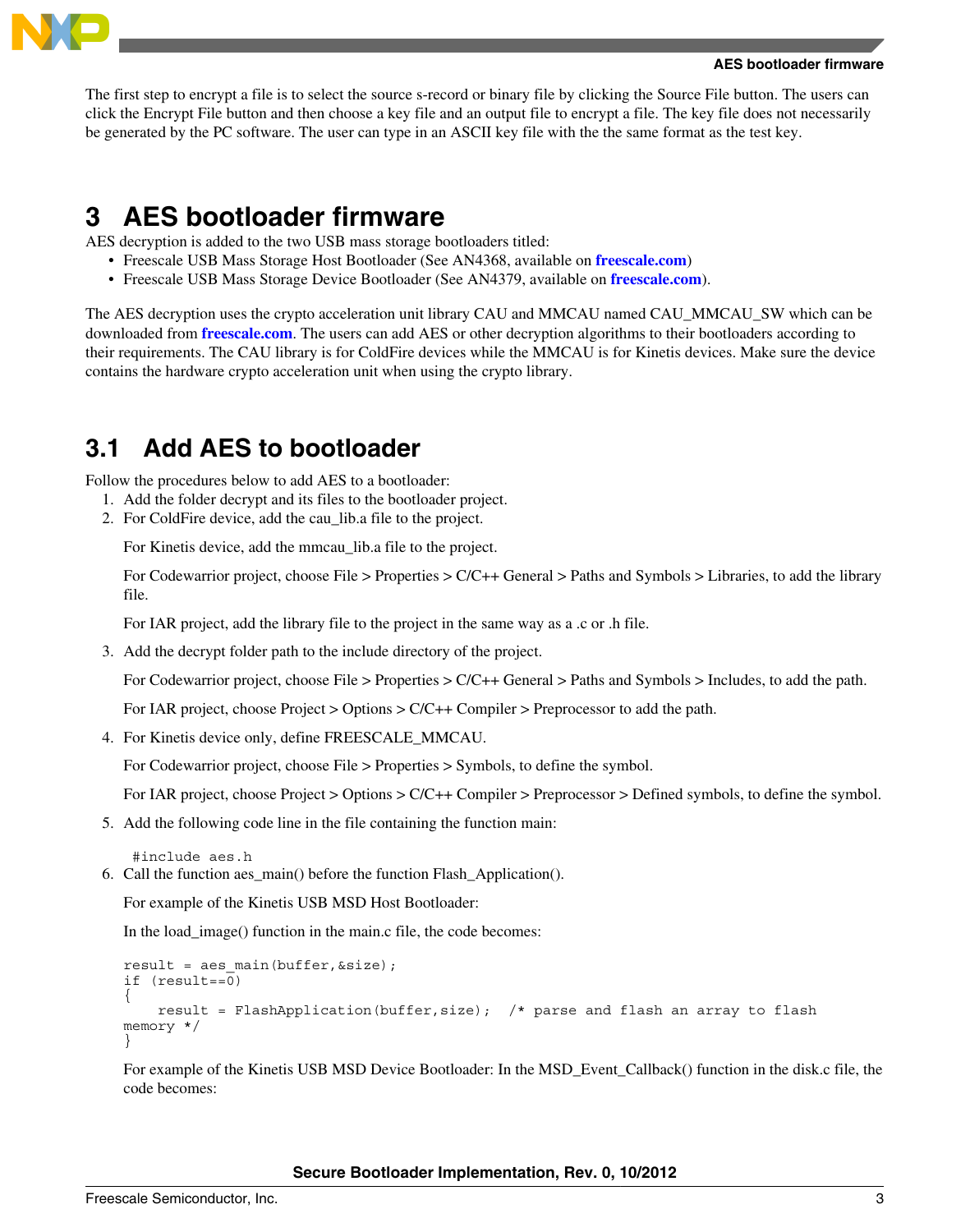<span id="page-3-0"></span>

#### **Customization**

```
error = aes main(lba data ptr->buff ptr, \&(lba data ptr->size));
if (!error)
{
         error = FlashApplication(lba_data_ptr->buff_ptr,lba_data_ptr->size);
}
```
- 7. Use encryptfile.exe to generate a key file.
- 8. Use encryptfile.exe to encrypt s-record or binary files.
- 9. Change the key128 in the aes\_main() function that generated at step 7. The user must use his/her own key.
- 10. Compile and run the bootloader according to the instruction given in the application notes AN4368 or AN4379, available on **[freescale.com](http://www.freescale.com)** and use the encrypted s-record or binary file that generated at step 8. Please note that the examples provided by the USB MSD Host Bootloader are using the OSBDM virtual serial port. The old driver uses USB COM port but the new driver will assign a dedicated COM port to the virtual serial port which can be checked from the Windows control panel.
- 11. This application note comes with a software package that had added AES decryption to the two USB mass storage bootloaders.

### **4 Customization**

The following factors must be considered when implementing crypto bootloader:

- Algorithm to use (For the examples given in this application note, use AES)
- Key length (For the examples given in this application note, use 128-bit)
- Block size (For the examples given in this application note, use 128-bit
- Cipher mode (For the examples given in this application note, use CBC)

The encryption and decryption must use the same method and parameters. When sending encrypted data to the microcontrollers, it is more convenient to send data with length equal to the multiples of the block size. The decryption must be done in the firmware but not in the PC software, otherwise data can be captured from the physical bus such as USB.

# **5 Conclusion**

AES is implemented on two USB mass storage bootloaders to show AES decryption in bootloader firmware. A PC software is provided to generate key file and IV vectors, and encrypt s-record and binary files. The users can easily add encryption in their bootloaders using AES or any other crypto algorithms to fit their requirements.

# **6 References**

The following reference documents are available at **[freescale.com](http://www.freescale.com)**.

- AN4368: USB Mass Storage Device Host Bootloader
- AN4379: USB Mass Storage Device Bootloader
- CAUAPIUG: CAU and mmCAU API User Guide